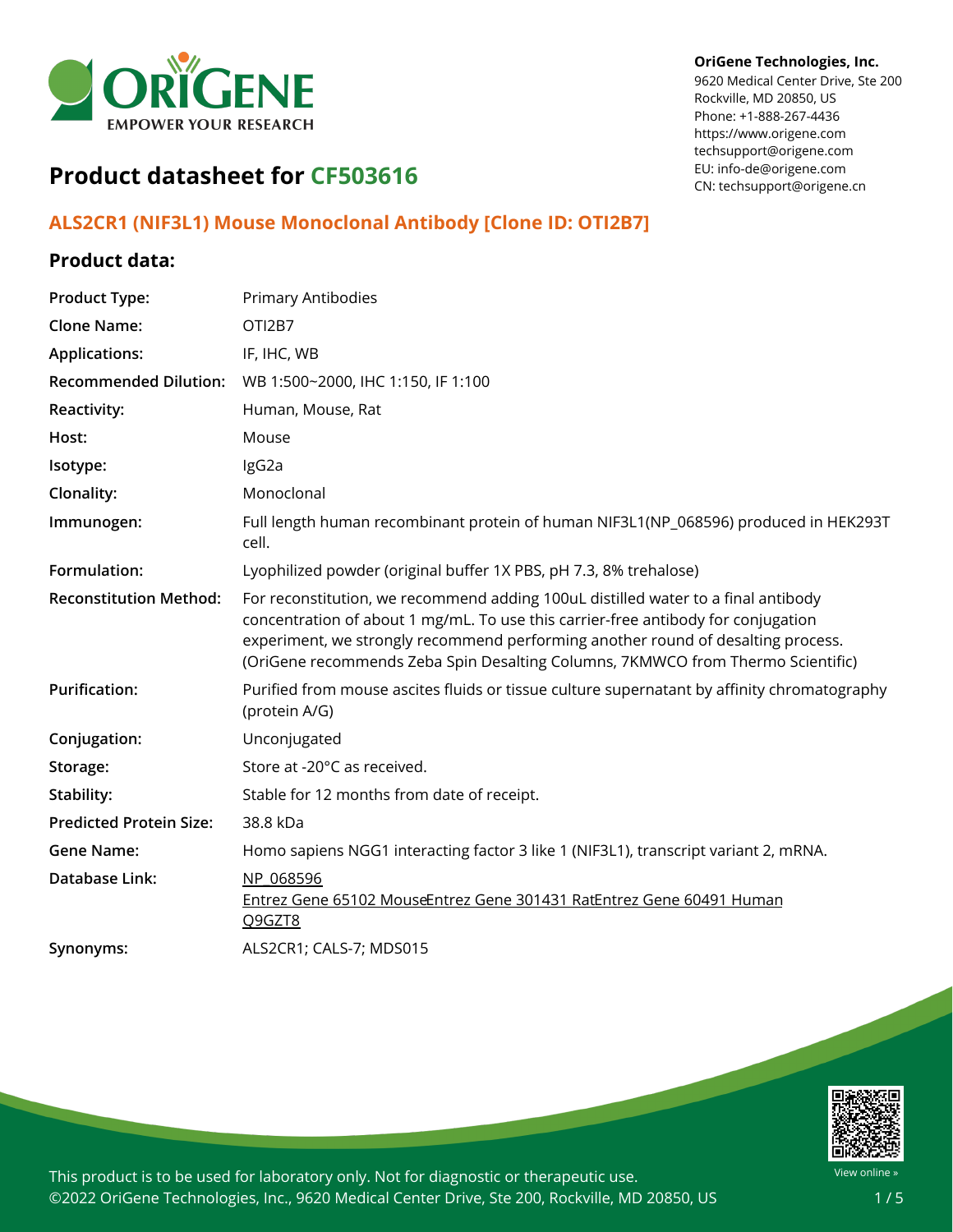

## **Product images:**



HEK293T cells were transfected with the pCMV6- ENTRY control (Left lane) or pCMV6-ENTRY NIF3L1 ([RC200827], Right lane) cDNA for 48 hrs and lysed. Equivalent amounts of cell lysates (5 ug per lane) were separated by SDS-PAGE and immunoblotted with anti-NIF3L1. Positive lysates [LY411906] (100ug) and [LC411906] (20ug) can be purchased separately from OriGene.

Western blot analysis of extracts (35ug) from 9 different cell lines by using anti-NIF3L1 monoclonal antibody (HepG2: human; HeLa: human; SVT2: mouse; A549: human; COS7: monkey; Jurkat: human; MDCK: canine; PC12: rat; MCF7: human).

Immunohistochemical staining of paraffinembedded Human Kidney tissue within the normal limits using anti-NIF3L1 mouse monoclonal antibody. (Heat-induced epitope retrieval by 10mM citric buffer, pH6.0, 100°C for 10min, [TA503616])



This product is to be used for laboratory only. Not for diagnostic or therapeutic use. ©2022 OriGene Technologies, Inc., 9620 Medical Center Drive, Ste 200, Rockville, MD 20850, US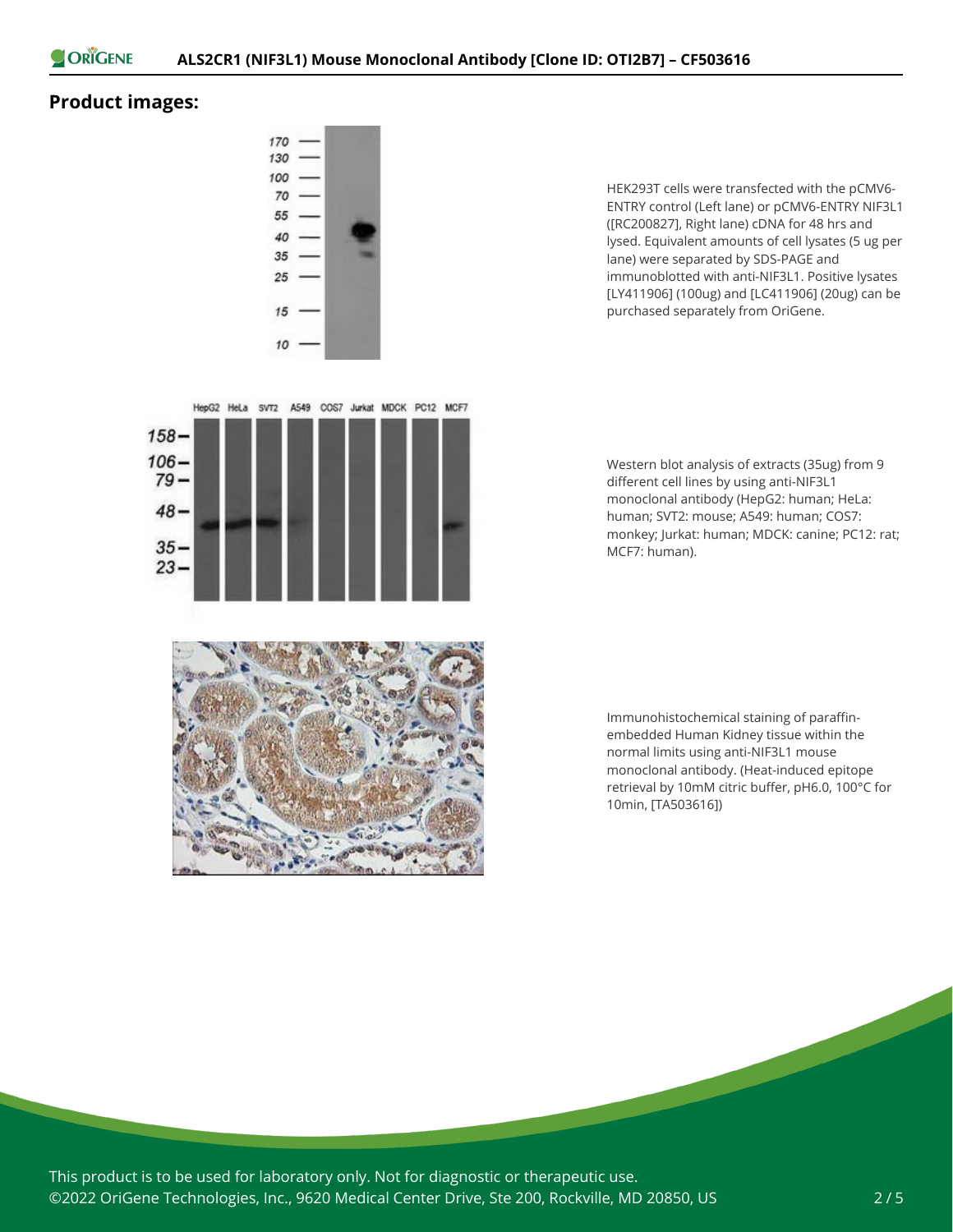ORIGENE



Immunohistochemical staining of paraffinembedded Carcinoma of Human kidney tissue using anti-NIF3L1 mouse monoclonal antibody. (Heat-induced epitope retrieval by 10mM citric buffer, pH6.0, 100°C for 10min, [TA503616])

Immunohistochemical staining of paraffinembedded Carcinoma of Human liver tissue using anti-NIF3L1 mouse monoclonal antibody. (Heat-induced epitope retrieval by 10mM citric buffer, pH6.0, 100°C for 10min, [TA503616])

Immunohistochemical staining of paraffinembedded Adenocarcinoma of Human ovary tissue using anti-NIF3L1 mouse monoclonal antibody. (Heat-induced epitope retrieval by 10mM citric buffer, pH6.0, 100°C for 10min, [TA503616])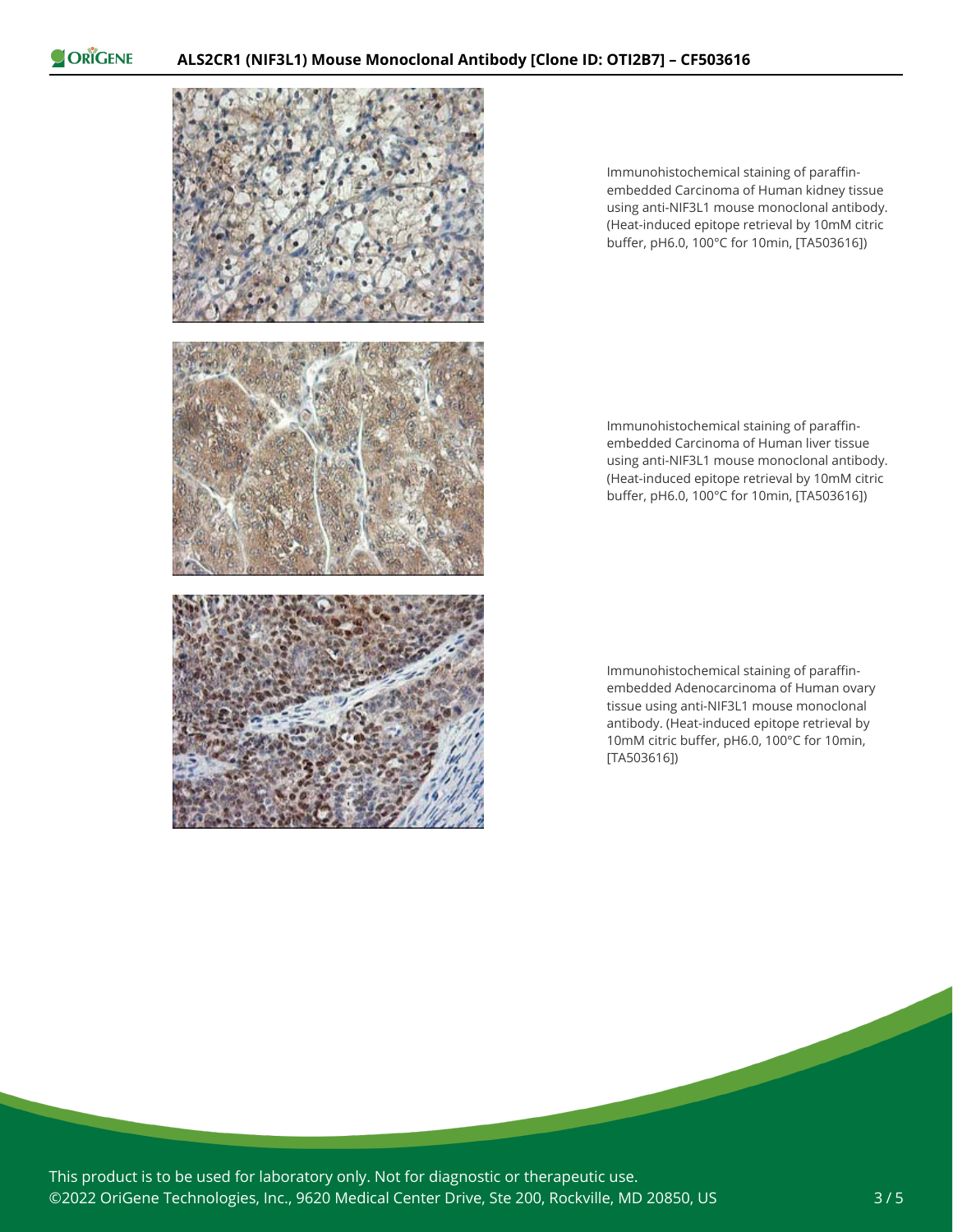ORIGENE



Immunohistochemical staining of paraffinembedded Human pancreas tissue within the normal limits using anti-NIF3L1 mouse monoclonal antibody. (Heat-induced epitope retrieval by 10mM citric buffer, pH6.0, 100°C for 10min, [TA503616])

Immunohistochemical staining of paraffinembedded Human endometrium tissue within the normal limits using anti-NIF3L1 mouse monoclonal antibody. (Heat-induced epitope retrieval by 10mM citric buffer, pH6.0, 100°C for 10min, [TA503616])

Immunohistochemical staining of paraffinembedded Adenocarcinoma of Human endometrium tissue using anti-NIF3L1 mouse monoclonal antibody. (Heat-induced epitope retrieval by 10mM citric buffer, pH6.0, 100°C for 10min, [TA503616])